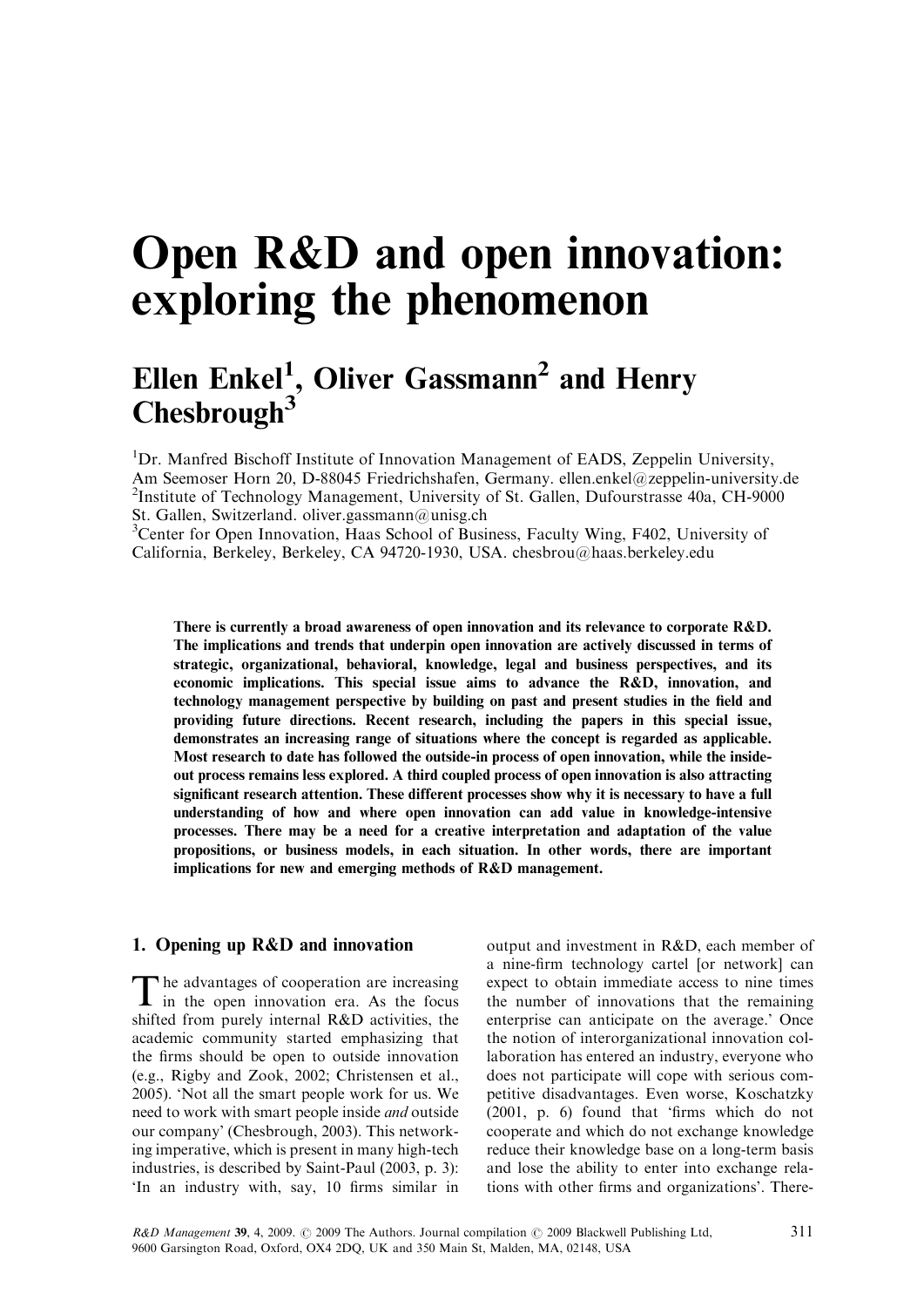fore, cooperation with externals is core to increase innovativeness and reduce time to market.

Although the era of open innovation has begun for many firms, we still lack a clear understanding of the mechanisms, inside and outside of the organization, when and how to fully profit from the concept. Procter and Gamble announced that they were able to increase their product success rate by 50% and the efficiency of their R&D by 60% by introducing the open innovation concept to the organization. Philips has a well-established open innovation environment, while Siemens started a huge corporate open innovation program in 2009. However, only first approaches of measurement systems and key performance indicators are known, which makes it hard to evaluate open versus closed innovation approaches.

At the same time, companies investing in open innovation activities face risks and barriers that hinder them from profiting from their initiatives. Our study with 107 companies, equally European SMEs and large enterprises, undertaken in 2008, showed that risks such as loss of knowledge (48%), higher coordination costs (48%), as well as loss of control and higher complexity (both 41%) are mentioned as frequent risks connected to open innovation activities. In addition, there are significant internal barriers, such as the difficulty in finding the right partner (43%), inbalance between open innovation activities and daily business (36%), and insufficient time and financial resources for open innovation activities.

Today's business reality is not based on pure open innovation but on companies that invest simultaneously in closed as well as open innovation activities. Too much openness can negatively impact companies' long-term innovation success, because it could lead to loss of control and core competences. Moreover, a closed innovation approach does not serve the increasing demands of shorter innovation cycles and reduced time to market. The future lies in an appropriate balance of the open innovation approach, where the company or the institution uses every available tool to create successful products and services faster than their competitor and at the same time fosters the building of core competencies and protects their intellectual property. This demand creates an increasing urge for identifying the cause-and-effect relationship of open and closed innovation activities, finding the appropriate contributors and integration mechanisms, and exploring non-economic approaches to enrich companies' portfolios. This special issue will solve some of these future challenges and advance the field of open innovation.

### 2. Contributions in the field of open innovation

There are many ways to categorize theoretical developments in the field of open innovation, such as schools of thought (Gassmann, 2006), actors, or processes (Chesbrough et al., 2007; Gassmann and Enkel, 2004; Prahalad and Ramaswamy, 2004). By using a firm's process perspective, we can discuss the new developments in open innovation and illustrate their relevance in practice through illustrative figures. Three core processes can be differentiated in open innovation.

These are (1) the *outside-in process*: enriching the company's own knowledge base through the integration of suppliers, customers, and external knowledge sourcing. This process can increase a company's innovativeness (Laursen and Salter, 2006; Lettl et al., 2006; Piller and Walcher, 2006). The outside-in process reflects companies' experience that the locus of knowledge creation does not necessarily equal the locus of innovation. Our study (Enkel and Gassmann, 2008) with 144 companies in 2008 revealed that knowledge sources are mostly clients (78%), suppliers  $(61\%)$ , and competitors  $(49\%)$ , as well as public and commercial research institutions (21%). Consultancies are used to a lesser degree. A surprisingly large body of other sources was used (65%), namely non-customers, non-suppliers, and partners from other industries. Within this process, we can see an increasing awareness of the importance of innovation networks (Dittrich and Duysters, 2007; Chesbrough and Prencipe, 2008; Enkel, 2010), new forms of customer integration, such as crowdsourcing (Howe, 2008), mass customization, and customer community integration (Piller and Fredberg, 2009), as well as the use of innovation intermediaries, such as Innocentive, NineSigma, or yet2.com (Lakhani, 2008; Piller, 2009).

(2) The inside-out process refers to earning profits by bringing ideas to market, selling IP, and multiplying technology by transferring ideas to the outside environment. Companies that establish the inside-out process as key, focus on externalizing their knowledge and innovation in order to bring ideas to market faster than they could through internal development. The decision to shift the locus of exploitation outside the company's boundaries means generating profits by licensing IP and/or multiplying technology, thus transferring ideas to other companies. The firm no longer restricts itself to the markets it serves directly. Instead, it participates in other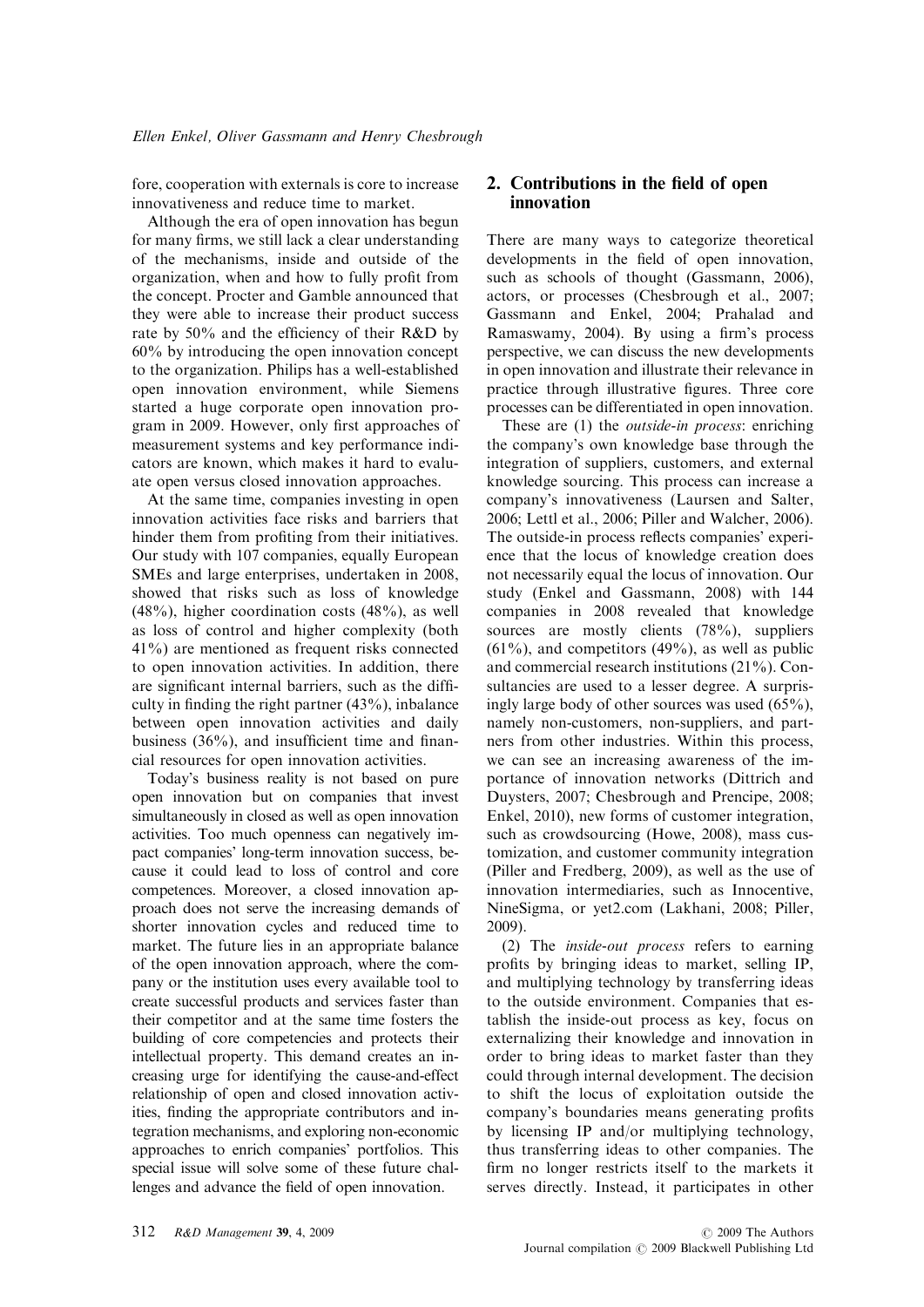segments using licensing fees, joint ventures, spinoffs, etc. These different streams of income create more overall revenue from the innovation (Gassmann and Enkel, 2004; Lichtenthaler and Ernst, 2007). In our study, 43% of the sample companies have an in-licensing policy in place, while only 36% use an out-licensing policy to externally commercialize their technologies (Enkel and Gassmann, 2008). Overall, faster and medium clockspeed companies (see Fine, 1998 for the definition of clockspeed) actively use the insideout process, although to a much lesser degree than they use the outside-in process. In a comparison between company sizes, it is clear that only large multinationals have an active out-licensing strategy to which they allocate substantial resources. Within this process, we can see an increasing awareness of corporate venturing activities (Vanhaverbecke et al., 2008), new business models, such as new ventures and spin-offs (Chesbrough, 2007b), and the commercialization of own technologies in new markets called cross-industry innovation (Enkel and Gassmann, 2010).

(3) The coupled process refers to co-creation with (mainly) complementary partners through alliances, cooperation, and joint ventures during which give and take are crucial for success. Companies that establish the coupled process as key combine the outside-in process (to gain external knowledge) with the inside-out process (to bring ideas to market) and, in doing so, jointly develop and commercialize innovation. Cocreation is widely studied in the open innovation management literature. Derived from open source project development (Von Hippel and von Krogh, 2006), open innovation strongly focuses on peerproduction through communities (Lakhani et al., 2008; Reichwald and Piller, 2009), consumers (Hienerth, 2006; Lettl et al., 2006), lead users (Franke et al., 2006), universities or research organizations (Perkmann and Walsh, 2007), and partners from other industries (Enkel and Gassmann, 2009). Our study's results show that the companies integrated externals in 35% of all R&D projects (Enkel and Gassmann, 2008). The number differs considerably across the various clockspeed categories. In the fast clockspeed category, especially within the electrical, electronic, IT, and other high-tech industries, the number of joint R&D projects comprises almost 50% of all R&D projects within a company. In the slow clockspeed category, the number of joint projects is 20% or less, especially in the leather, wood, and printing industries. When company

size is taken into account, the coupled process is popular in companies of all sizes that have substantial resource allocation. Our study reveals that the participating companies use possible external partners in different ways. While 83% mainly link with non-competing market and technology leaders, 79% partner world-class universities and 61% local ones.

## 3. Papers in this issue

This special issue of R&D Management brings together some of the most active authors in this field, who have developed a further understanding of open R&D and open innovation in recent years. The large body of valuable submissions for this special issue required a rigorous approach to the selection and referee process and necessitated two issues of the journal to publish the resulting papers. The second issue will be published in 2010 and available in online early from December 2009 (Enkel and Gassmann, 2010).

While most researchers focus on the outside-in process, theory lacks of a clear understanding of the inside-out or outbound activities, as Lichtenthaler terms them. To close this gap, he addresses the relationship between outbound open innovation strategies and firm performance by analyzing 136 industrial firms. The results show that the degree of technological turbulence, the transaction rate in technology markets, as well as the competitive intensity in technology markets have a positive effect on firm performance.

Keupp and Gassmann focus on how and why firms differ regarding their extent of open innovation activities. By analyzing a large-scale sample, they are able to explain the externalization of firms as a result of firm-internal weaknesses in innovation. Four archetypes of firms were identified that differ significantly regarding their breadth and depth of open innovation activities and the importance of their impediments.

Ebner, Leimeister, and Krcmar discuss the important topic of community engineering for innovation. They describe how one of the leading software companies, SAP, tries to systematically address its user group of 60,000 highly educated people for the purpose of idea generation and innovation development. This leads to a concept of launching IT-supported idea competitions in virtual communities to leverage the potential of crowds.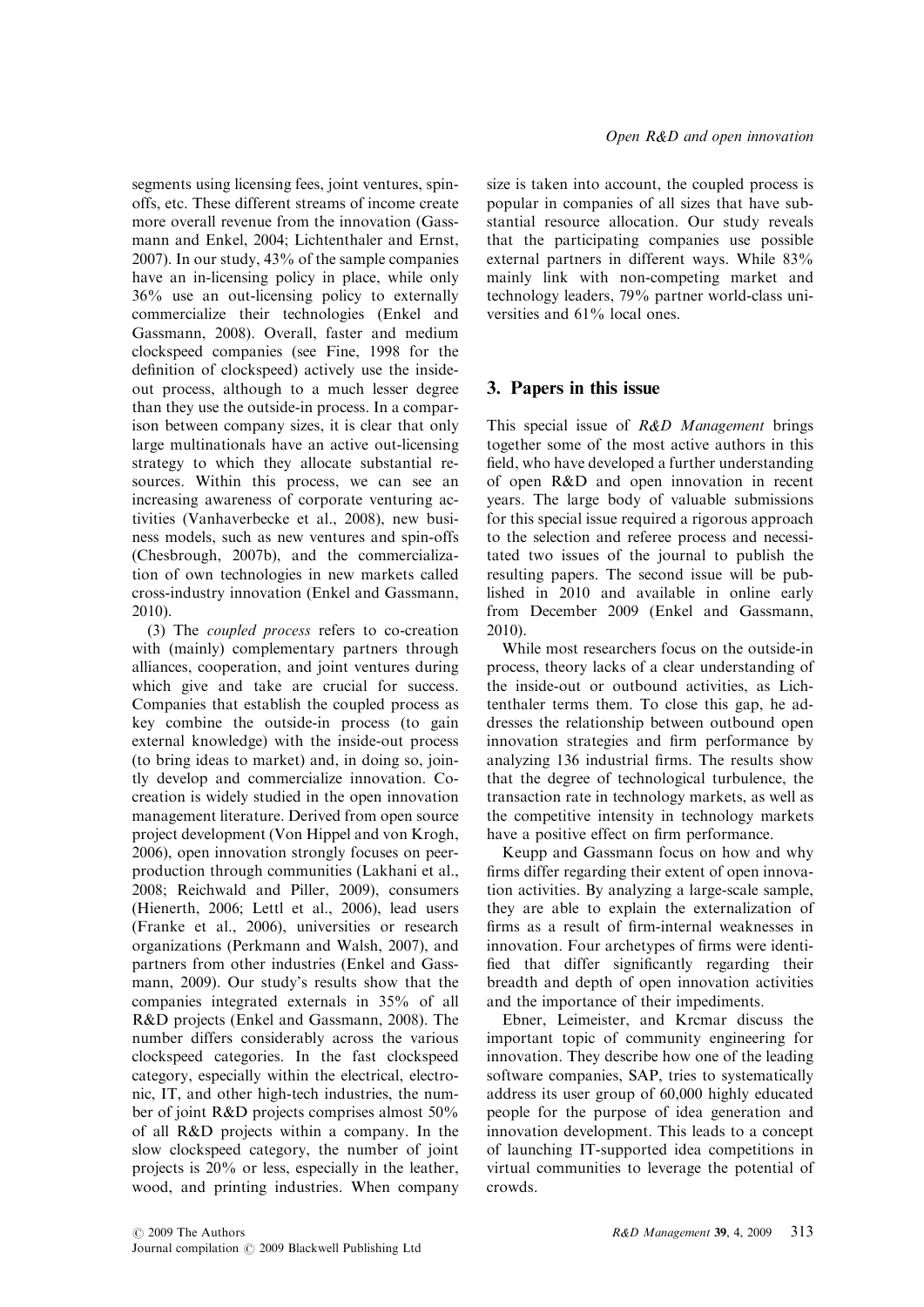A different perspective on communities is given by Fichter, who uses case studies to develop a concept of promoter networks. In this concept, the quality of interaction between innovation communities is evaluated through the promoter theory, which helps to explore the role of promoters and networks of promoters for open innovation. As transformational leaders who closely and informally cooperate across functional and organizational boundaries, promoters play a key role in open innovation.

Müller-Seitz and Reger undertook a comparative case study of two non-profit project networks that attempt to operate in line with the OSS phenomenon: Wikipedia, the online encyclopedia, and the development of an automobile, OScar. They compare a non-software-related project with open source principles e.g. regarding the aspirations of individual contributors or their supportive conditions, in order to evaluate whether OSS can be used outside the software industry.

Raasch, Herstatt, and Balka present their case study-based findings about open source development of tangible goods, the so-called open design. Their analysis reveals that open design is already being implemented in a substantial variety of projects with different organizational and institutional structures.

While most open innovation literature focused on economic issues in open innovation, Holmes and Smart studied eight voluntary partnerships between corporate and non-profit organizations. They could distinguish two generic approaches to open innovation: first, a more exploratory approach resulting in an emergent innovation process. The second approach is a focused and predetermined search activity to exploit the non-profit partner's resources. Driven by the need to address societal and social issues, they could demonstrate the value of an open innovation approach.

By applying a social systems perspective, Neyer, Bullinger, and Mösslein studied 15 medium-sized firms, analyzing the kind of innovators they integrate and the integration practices they use. They propose that a company can only fully profit from the knowledge of the integrator when they use a suitable integration practice.

Changing from non-profit and medium-sized firms to an established enterprise, Rohrbeck, Hölzle, and Gemünden studied the open innovation activities of an incumbent telecommunication operator. Opening up their innovation process led Deutsche Telecom to enhance its innovation capacity and embrace external creativity and knowledge resources.

#### 4. Opening silos

Developments in internet technology and socialnetworking technologies will allow companies to interact with numerous sources and predict an unprecedented level of richness. Companies will be able to draw their customers, suppliers, or other partners in the heart of their product development e.g. through online idea management or community participation in product development (Chesbrough and Prencipe, 2008). One important source of innovation will be companies from other industries, because we know that most innovation is based on a recombination of existing knowledge, concepts, and technology. Established solutions from other industries will enrich corporate product development while reducing the related risks through reducing uncertainty. The corporate silos in R&D and innovation functions will be more open to external leverages.

In addition, novel open innovation-based business models create further opportunities for user and additional treats for companies (Chesbrough, 2007a). Known from the software sector, where users develop open source platforms through cocreation, users are increasingly able to co-create all sorts of good. Nowadays, users can buy customized furniture over the internet, where it will be built by an online furniture shop for a fraction of the price a local carpenter would charge (Piller, 2009). Users will be more empowered in all sorts of industry sectors, creating their own goods, which meet their demands better, not only as inventors but also as manufacturers. Therefore, companies will not only face competition from other peers but from the empowered user himself (Baldwin et al., 2006).

Although practice and theory seem to indicate that the open innovation approach is beneficial for companies as well as users (Dodgson et al., 2006; Laursen and Salter, 2006), innovation measurement is still looking for an appropriate metrics system that monitors the investments and impact of open versus closed innovation approaches in order to help companies to find their right balance (Enkel and Lenz, 2009).

Intellectual property issues will raise research attention under the open innovation paradigm (Chesbrough, 2006). Cooperative innovation processes require different IP management systems than closed innovation systems. Therefore, new forms of IP evaluation, monitoring, and management will emerge (Fauchart and von Hippel, 2008).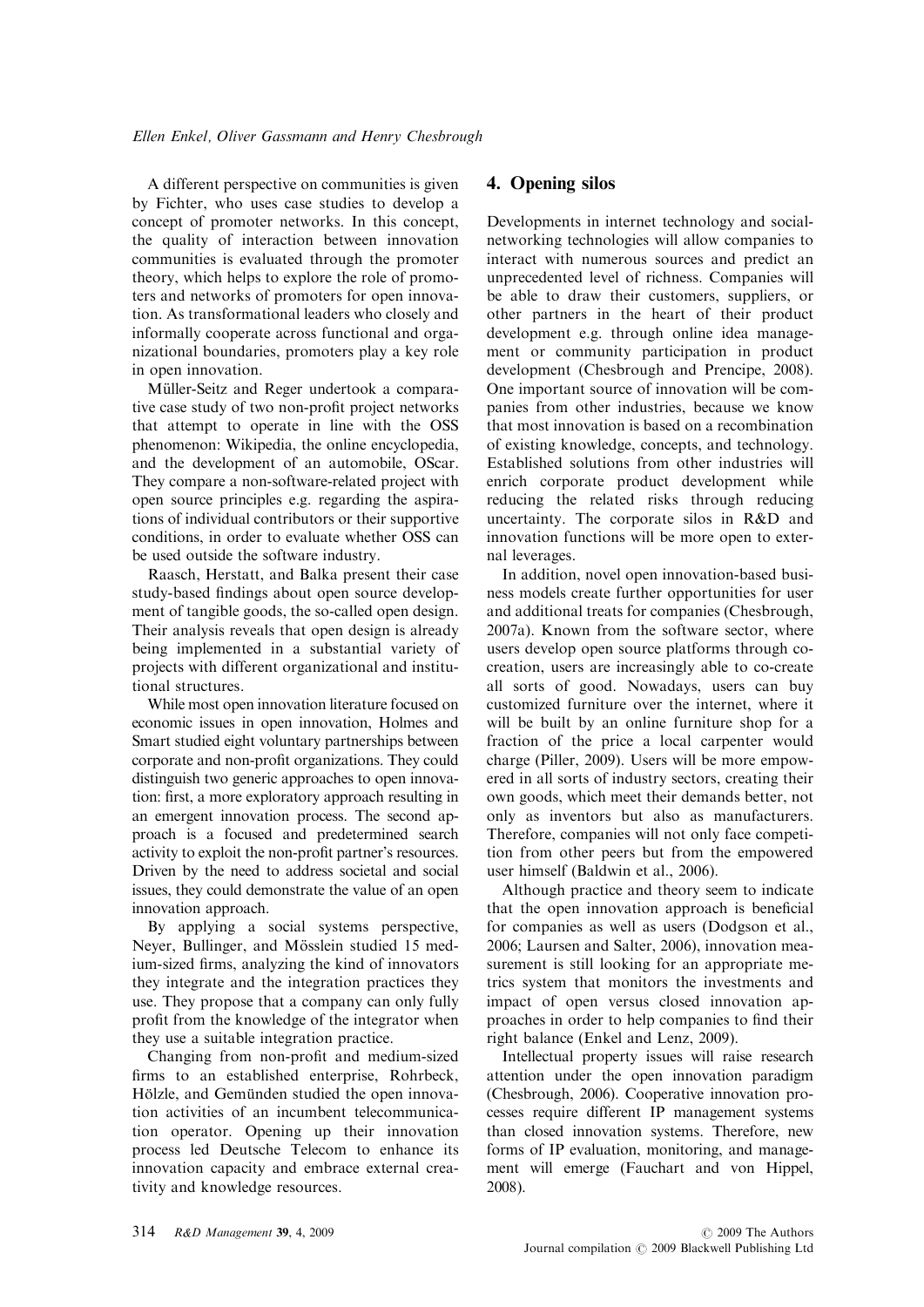#### Acknowledgements

As editors of this and the forthcoming special issue on open R&D and open innovation, we are very grateful to colleagues and associates for discussions and a large number of referees who cannot be identified because of the double-blind referee process. We thank the authors who will be published in the two issues for their work and we also thank many other authors for responding so enthusiastically to the call.

#### **References**

- Baldwin, C.Y., Hienerth, C. and von Hippel, E. (2006) How user innovations become commercial products: a theoretical investigation and case study. Research Policy, 35, 9, 1291–1313.
- Chesbrough, H.W. (2003) Open Innovation: The New Imperative for Creating and Profiting from Technology. Cambridge, MA: Harvard Business School Publishing.
- Chesbrough, H.W. (2006) Open Business Models: How to Thrive in the New Innovation Landscape. Cambridge, MA: Harvard Business School Publishing.
- Chesbrough, H.W. (2007a) The market for innovation: implications for corporate strategy. California Management Review, 49, 3, 45–66.
- Chesbrough, H.W. (2007b) Why companies should have open business models. MIT Sloan Management Review, 48, 2, 22–28.
- Chesbrough, H.W. and Prencipe, A. (2008) Networks of innovation and modularity: a dynamic perspective. International Journal of Technology Management., 42, 4, 414–425.
- Chesbrough, H.W., Vanhaverbeke, W. and West, J. (eds), (2007) Open Innovation. Researching a New Paradigm. Oxford: University Press.
- Christensen, J.F., Olesen M, H. and Kjær J, S. (2005) The industrial dynamics of open innovation  $-$  evidence from the transformation of consumer electronics. Research Policy, 34, 10, 1533–1549.
- Dittrich, K. and Duysters, G. (2007) Networking as a means to strategy change: the case of open innovation in mobile telephony. Journal of Product Innovation Management, 24, 6, 510–521.
- Dodgson, M., Gann, D. and Salter, A. (2006) The role of technology in the shift towards open innovation: the case of Procter & Gamble. R&D Management, 36, 3, 333–346.
- Enkel, E. (2010) Attributes required for profiting from open innovation in networks. International Journal of Technology Management (in press).
- Enkel, E. and Gassmann, O. (2008) Driving open innovation in the front end. The IBM case. Working Paper University of St. Gallen and Zeppelin University, St. Gallen and Friedrichshafen.
- Enkel, E. and Gassmann, O. (2010) Creative imitation: exploring the case of cross-industry innovation. (in press).
- Enkel, E. and Lenz, A. (2009) Open innovation metrics system. Proceedings of the R&D Management Conference, Vienna, Austria, June 21–24.
- Fauchart, E. and von Hippel, E. (2008) Norms-based intellectual property systems: the case of French Chefs. Organization Science, 19, 2, 187–201.
- Fine, C.H. (1998) Clockspeed: Winning Industry Control in the Age of Temporary Advantage. Reading, MA: Perseus Books.
- Franke, N., von Hippel, E. and Schreier, M. (2006) Finding commercially attractive user innovations: a test of lead-user theory. Journal of Product Innovation Management, 23, 4, 301–315.
- Gassmann, O. (2006) Opening up the innovation process: towards an agenda. R&D Management, 36, 3, 223-226.
- Gassmann, O. and Enkel, E. (2004) Towards a theory of open innovation: three core process archetypes. Proceedings of the R&D Management Conference, Lisbon, Portugal, July 6–9.
- Hienerth, C. (2006) The commercialization of user innovations: the development of the rodeo kayak industry. R&D Management, 36, 3, 273–294.
- Howe, J. (2008) Crowdsourcing: Why the Power of the Crowd is Driving the Future of Business. New York: Crown Publishing Group.
- Koschatzky, K. (2001) Networks in innovation research and innovation policy – an introduction. In: Koschatzky, K., Kulicke, M. and Zenker, A. (eds), Innovation Networks: Concepts and Challenges in the European Perspective. Heidelberg: Physica Verlag.
- Lakhani, K.R. (2008) InnoCentive.com (A). Harvard Business School Case, No. 608–170.
- Lakhani, K.R., Jeppesen, L.B., Lohse, P.A. and Panetta, J.A. (2008) The value of openness in scientific problem solving. Harvard Business School Working Paper No. 07-050.
- Laursen, K. and Salter, A. (2006) Open for innovation: the role of openness in explaining innovation performance among UK manufacturing firms. Strategic Management Journal, 27, 2, 131–150.
- Lettl, C., Herstatt, C. and Gemuenden, H.G. (2006) 'Users' contributions to radical innovation: evidence from four cases in the field of medical equipment technology. R&D Management, 36, 3, 251-272.
- Lichtenthaler, U. and Ernst, H. (2007) External technology commercialization in large firms: results of a quantitative benchmarking study. R&D Management, 37, 5, 383–397.
- Perkmann, M. and Walsh, K. (2007) University-industry relationships and open innovation: towards a research agenda. International Journal of Management Reviews, 9, 4, 259–280.